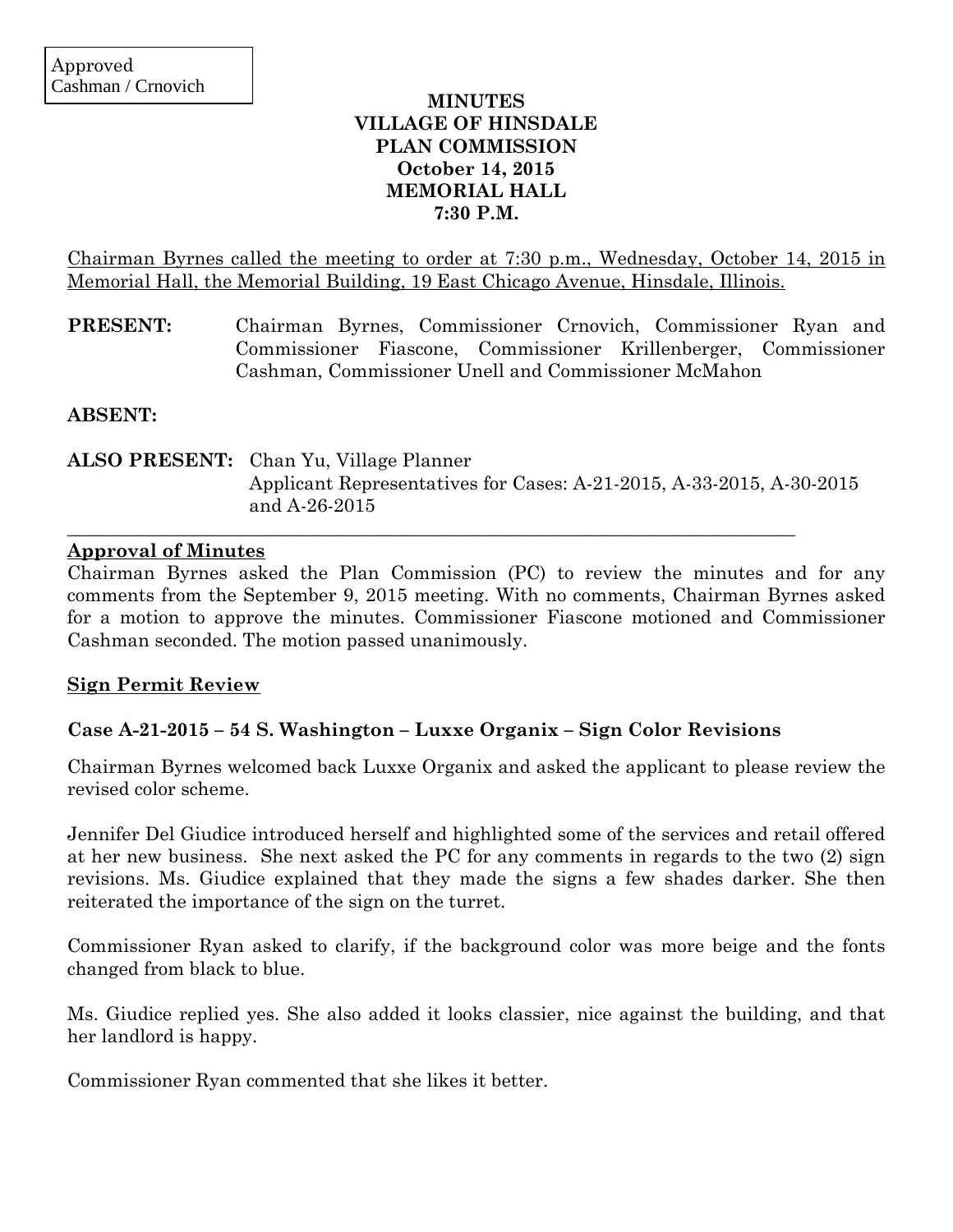Chairman Byrnes asked if the sign has increased in size.

Ms. Giudice replied yes, and referenced feedback from friends that it was not visible. For this reason, the proposed sign has increased in size.

Commissioner Ryan asked if the exhibit shown in the application portrays the proposed sign.

Ms. Giudice replied yes.

Village Planner Chan asked Jim, the sign company representative in attendance to verify.

Jim verified it is accurate.

Chan also explained the new entrance nameplate sign exhibit better portrays the sign compared to the one in the initial application. The dimensions did not change. However, the illustration is more accurate.

Jim concurred.

Commissioner McMahon acknowledged it is a lot different.

Ms. Giudice explained that she plans to make the sign smaller.

Chairman Byrnes expressed that'd be good since it is out of scale compared to the wall.

Ms. Giudice agreed and proposed decreasing the sign by six (6) inches.

Chairman Byrnes proposed twenty (20) percent smaller.

Ms. Giudice said agreed.

Chairman Byrnes commented it looks good now, and asked the PC for their thoughts.

Commissioner Krillenberger agreed and complimented the pictures in the application.

Commissioner Crnovich agreed with Commissioner Krillenberger.

Commissioner Cashman commented that it was nice that she's been open for business for the past few weeks.

Ms. Giudice thanked Commissioner Cashman and asked the PC for help with spreading the word.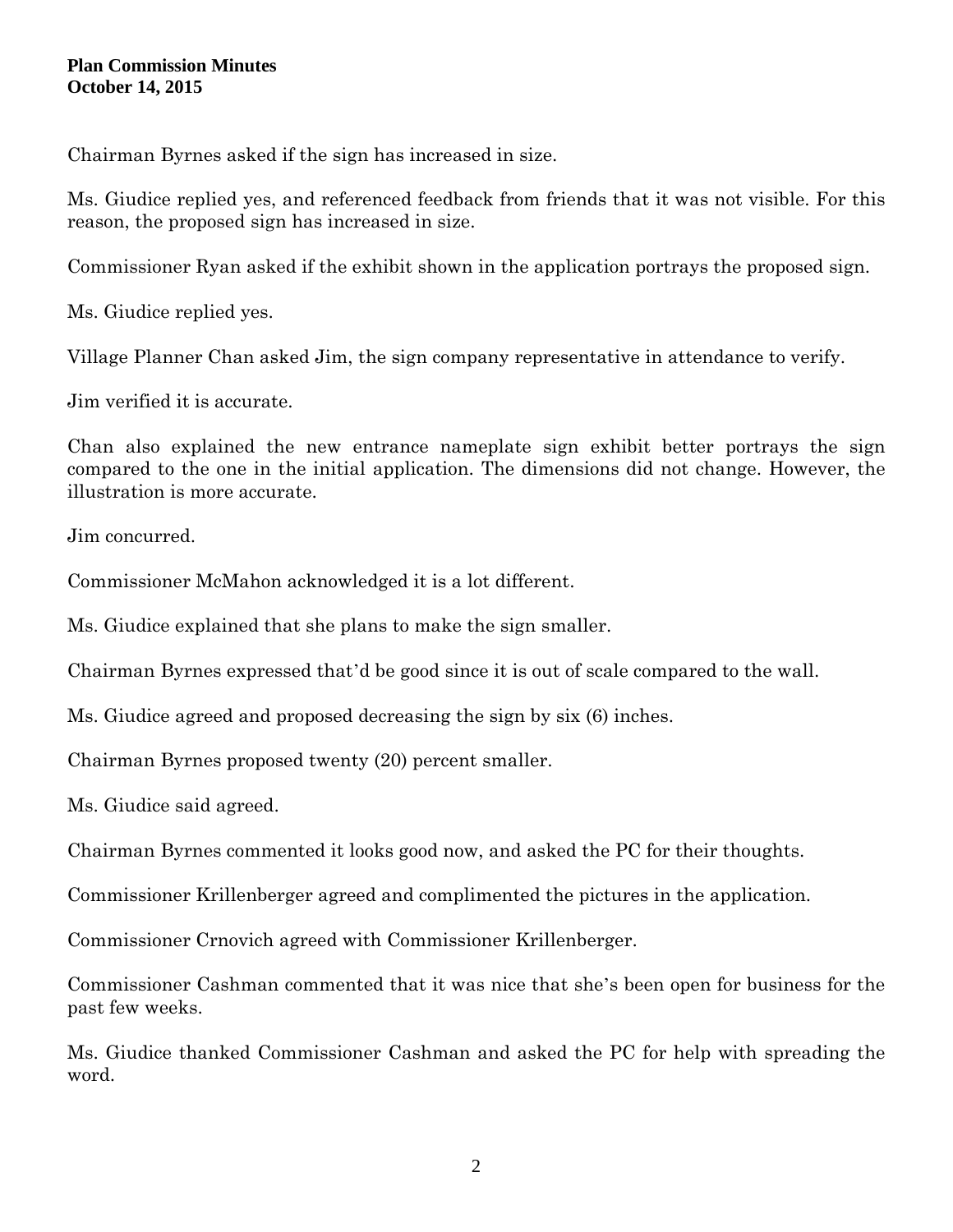Chairman Byrnes asked the PC for any further comments. With none, he asked for a motion to approve the proposed two (2) signs with the caveat for the nameplate sign to be twenty (20) percent smaller.

Commissioner Krillenberger motioned to approve. Commissioner Crnovich seconded. The motion passed unanimously.

# **Case A-33-2015 – 1 and 16 Grant St. – Evergreen Bank Group – 5 Wall Signs**

Chairman Byrnes introduced this case and asked the applicant to please review the proposed signs.

Al Santa Maria introduced himself from Aurora Sign Company, and presented the proposed signs at 1 Grant Street. The materials, sizes and locations were also reviewed to the PC.

Commissioner Crnovich commented that she has concerns for the number of signs in the application. She explained that she interprets the Zoning Code to allow two wall signs on the building. She referred to section 9-106(i)(3)(b), and believes a wall sign can be proposed on the west and north side of the building. However, the proposed wall sign facing east should not be allowed because it does not face a street or parking lot.

Commissioner Krillenberger commented good point.

Commissioner Crnovich added the west side of the building should only be allowed one wall sign, and that once the building changes ownership, any legal nonconforming signs would lose its status.

Chairman Byrnes asked about the height.

Commissioner Crnovich explained her concern for the proposed height at 24 feet, because the maximum height allowed is 20 feet, or below the second story window (whichever is less).

Mr. Maria replied correct.

Chairman Byrnes asked if it is 24 feet to the top or bottom of the sign.

Mr. Maria replied it is 24 feet to the top of the sign.

Chairman Byrnes asked staff what the regulation is.

Chan replied 20 feet is the highest a wall sign is allowed to be.

Mr. Maria asked if they could lower it to 20 feet.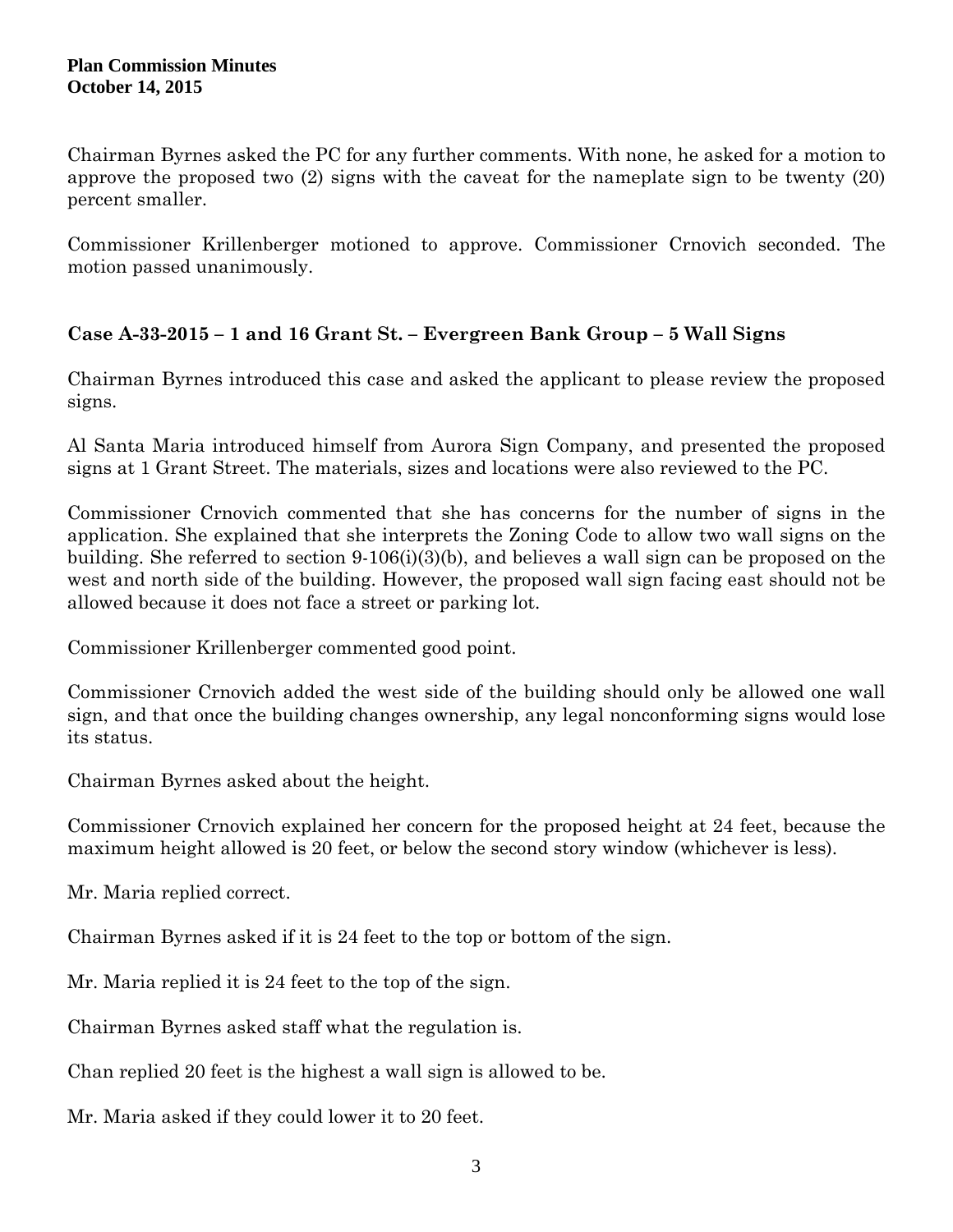Commissioner Cashman asked if the location is in the middle of the gable.

Mr. Maria replied yes.

Commissioner Cashman responded that he wouldn't have a problem with the proposed location.

Mr. Maria mentioned it would be more aesthetically pleasing in the middle.

Commissioner Crnovich explained her concern for the height is due to it being the highest signs in the Village, even though the PC is able to grant a small variation. She asked Chan if he could explain this.

Chan explained that the PC is allowed to consider a maximum height increase of 20%. Thus, the proposed 24 feet can be approved by the PC.

Commissioner Crnovich pointed out that the applicant would need to reference a hardship.

Chan concurred.

Commissioner Cashman asked the applicant what the height of the wall sign is.

Mr. Maria replied 24 feet.

Chairman Byrnes asked if this was to the top of the sign.

Mr. Maria responded yes.

Chairman Byrnes asked to clarify, in this case, if the PC can consider the modification to the maximum height.

Commissioner Cashman replied yes.

Commissioner Unell asked if the Evergreen Bank tree is the third sign.

Commissioner Cashman replied yes, but that is the second sign on the wall facing west.

Commissioner Crnovich explained that she has an issue with this, and the height and location of the third sign.

Chan explained that Commissioner Crnovich's interpretation of the number of signs is correct. After speaking with the Village attorney, the Code allows for one wall sign per face only. Chan explained his initial interpretation allows for one sign per entrance. However, the (separate) entrance turned out to be the prerequisite to allow for a wall sign. In short, you are allowed one wall sign per building face.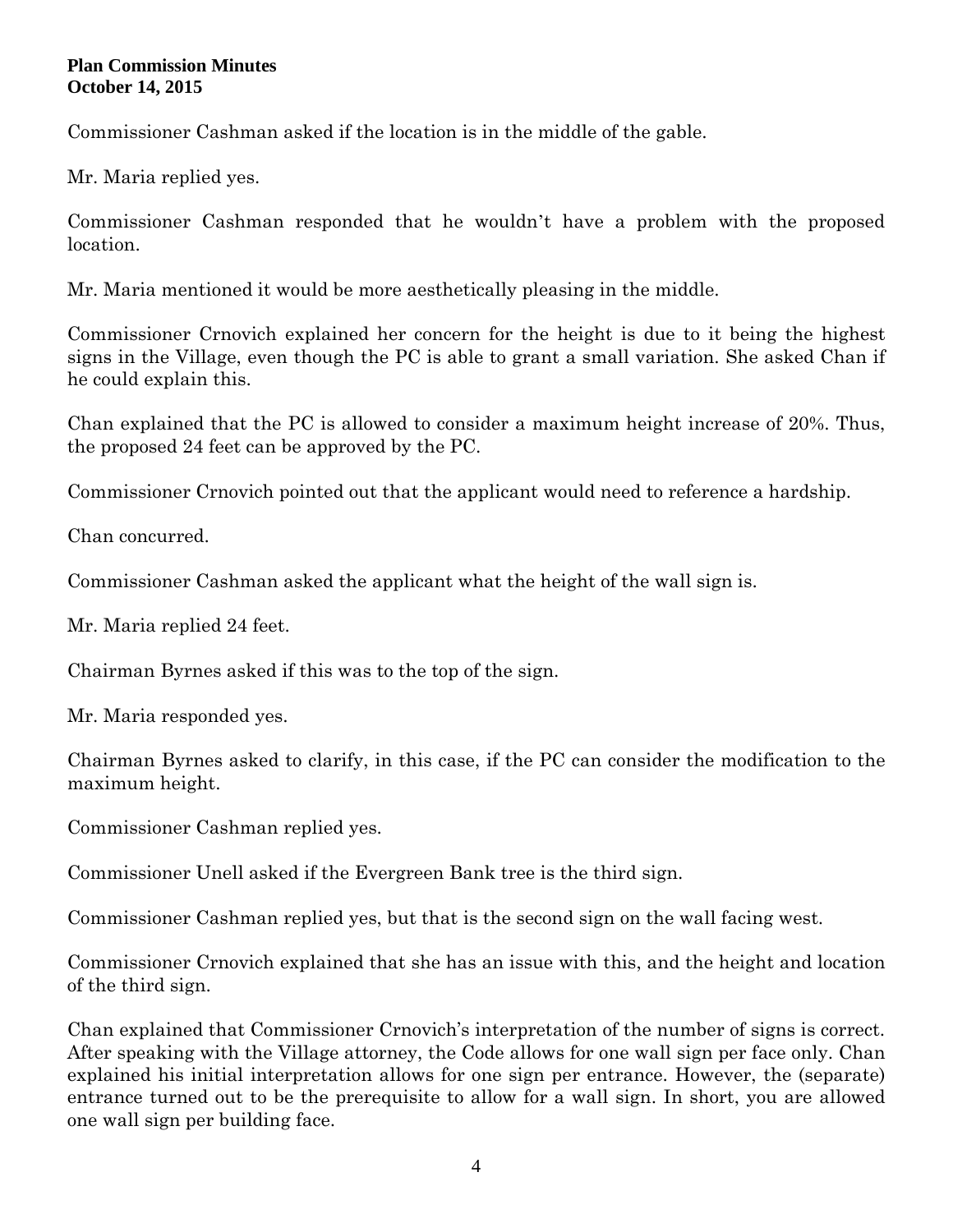Commissioner Cashman asked if the proposed wall sign facing east could be requested on the wall facing north (Chicago Ave.).

Chan replied yes.

Chairman Byrnes expressed due to the building layout, it may not be the best location for a sign.

Commissioner Crnovich referenced other examples of denied signs based on similar heights and added there needs to be a hardship.

Chairman Byrnes mentioned again the building layout and gable could be a hardship.

Commissioner McMahon mentioned it doesn't look like the sign could be any lower due to the gable.

Mr. Maria asked if the building to the east is the reason why there cannot be a sign facing east.

Commissioner Cashman explained that it doesn't face a street or parking lot. The sign would face private property. However, in lieu of one, they could propose a ground sign.

Commissioner Crnovich stated that they could still put a wall sign facing Chicago Avenue.

Chan explained the wall sign height on Chicago Avenue however, would be dictated by the height of the windows, and must be below them.

Chairman Byrnes expressed that he has an issue with the "tree" sign at the second entrance.

Commissioner Cashman reflected that the "tree" sign is out of the picture.

The notion of a hardship based on the building design and trees for the wall sign facing west ensued.

Mr. Maria asked if there are any directional signs at the property.

The PC in general expressed uncertainty.

Mr. Maria explained that may be the reason his client is proposing for the signage.

Chairman Byrnes and Commissioner Cashman stated there is a sign with a list of tenants at Grant Square.

Commissioner McMahon believes a ground sign would make sense at the north side of the property.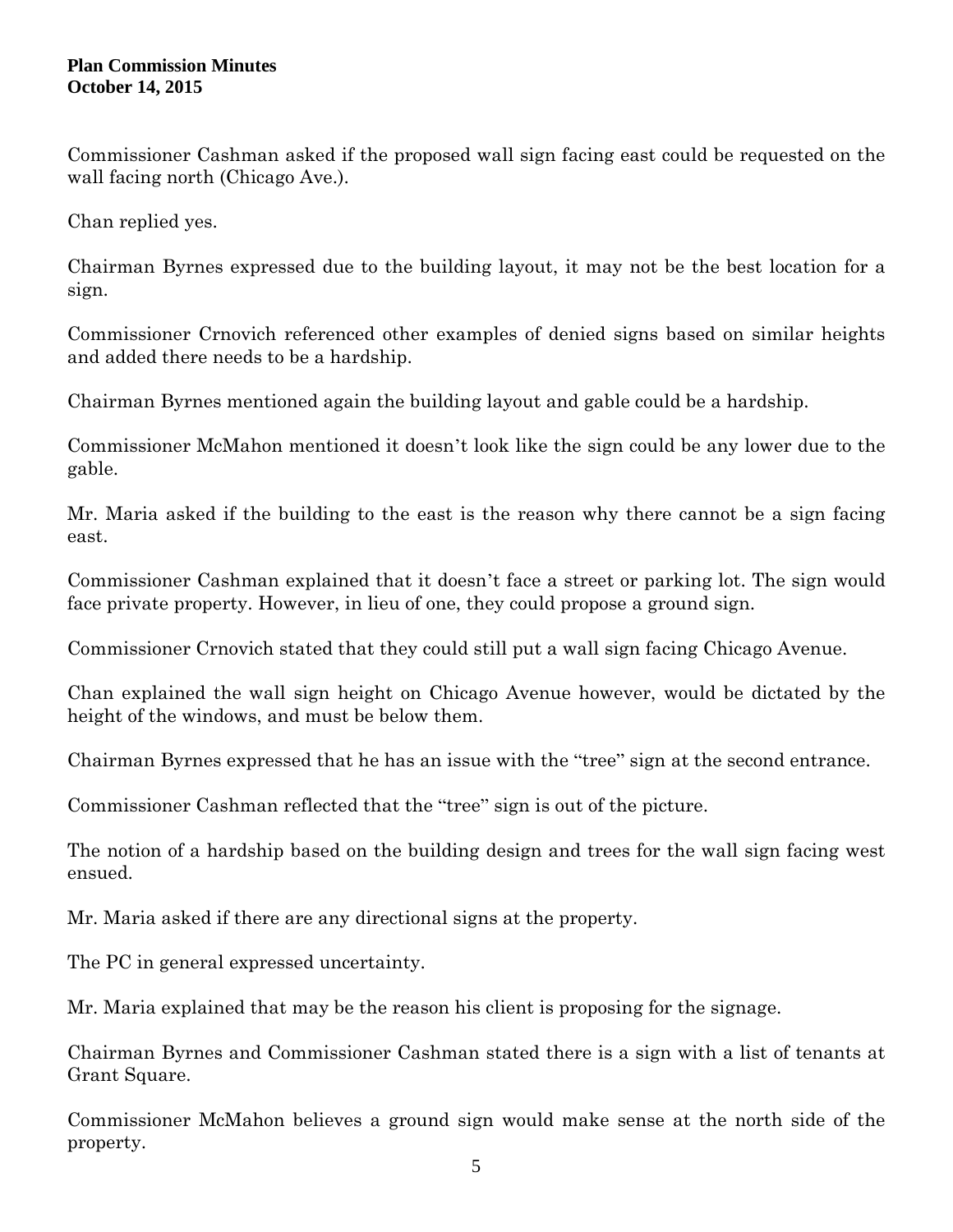Commissioner Cashman agreed and explained it may work better than a wall sign due to all the trees and plants near the wall.

Mr. Maria asked for clarification of the north side of the property.

Chairman Byrnes and Commissioner Cashman explained that it is the side facing Chicago Avenue.

Commissioner Crnovich asked if that is permitted.

Commissioner Cashman responded yes.

Commissioner McMahon asked if Evergreen Bank purchased the building.

Mr. Maria said he wasn't sure.

Chan believes they will be tenants, since the owners have been paying "rent" with no tenants for a while.

Chairman Byrnes moved the discussion to the proposed wall signs at the 16 Grant Street location.

Commissioner Cashman clarified that the proposed two wall signs face the parking lot and roughly Chicago Avenue due to the angle of the building.

Chairman Byrnes asked if the proposed wall sign on each side of the building meets Code.

Commissioner Cashman reiterated that he believes it faces the parking lot and the streets given the corner location and angle of the building (which he noted is a bit unusual).

Commissioner Crnovich also reviewed that each wall facing a parking lot or street can potentially propose a sign.

Commissioner Cashman added these signs make functional sense based on the flow of traffic.

Chairman Byrnes agreed.

Chairman Byrnes reviewed the signs considered for the motion, which includes the suggested hardship due to the building design for the proposed 24' height of the "gable" sign.

Commissioner Krillenberger concurred the building design is a hardship.

Commissioner Crnovich expressed that she still wished the PC would stick with the 20' maximum height.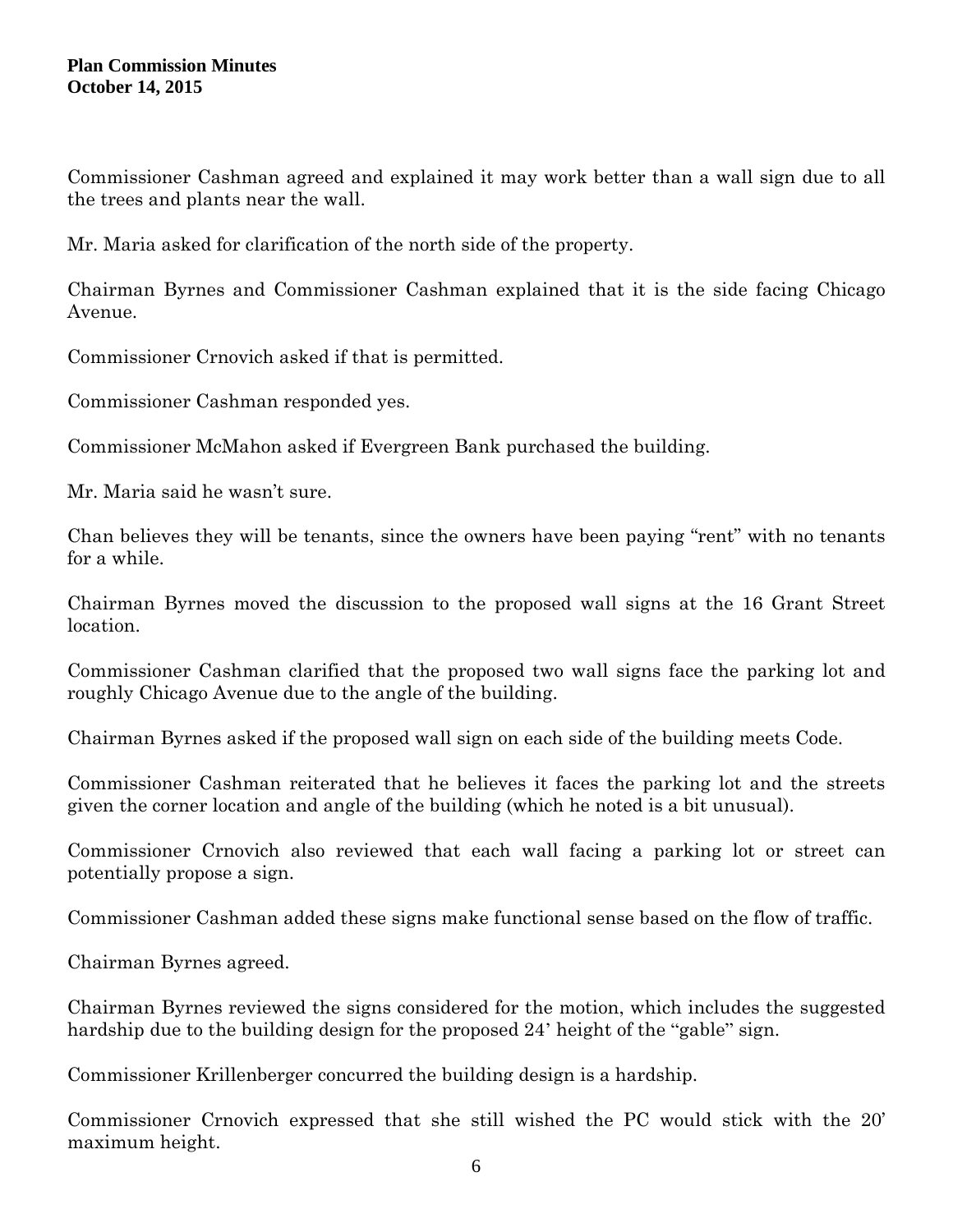Commissioner Cashman disagreed, and believes it looks odd due to the gable height and pointed out that there was a sign previously in the location.

Commissioner Crnovich suggested possibly a hanging sign between the pillars in the center.

Chairman Byrnes also believes a hanging sign would look odd.

Mr. Maria asked if the columns are wooden.

Commissioner Cashman expressed he is against a hanging sign and prefers a sign on the gable.

Commissioner Crnovich explained that she admits that she is a bit of a purist with respect to the Zoning Code, and wished that the applicant could come up with another solution.

Commissioner Cashman believes this is a situation where the PC can grant a small variation that fits the relief purpose of the Code for an existing building such as this one.

Commissioner Krillenberger asked if this is called a "variation".

Commissioner Crnovich asked what it is referred to in the Code.

Chan replied a "modification".

Chairman Byrnes asked the PC for a motion to approve the ("gable") wall sign facing west, with the modification to allow the height as submitted (20% increase), with no sign facing east, or secondary entrance facing the west side of the building, and approving the 2 wall signs at the 16 Grant Street ("ATM") location.

Commissioner Krillenberger motioned to approve. Commissioner Crnovich seconded. The motion passed 7 Ayes, 1 Nay and 0 absent.

# **Exterior Appearance Review**

# **Case A-30-2015 – 50 S. Washington St. – Lee Wisch – New Awning, Windows and Paint at a Commercial Building in the B-2 District**

Lee Wisth introduced himself as the owner of the property and proposed the project as a means to clean the façade up. The scope of work he presented includes new windows, shutters, awning and beige paint.

Chairman Byrnes asked what the dark color is.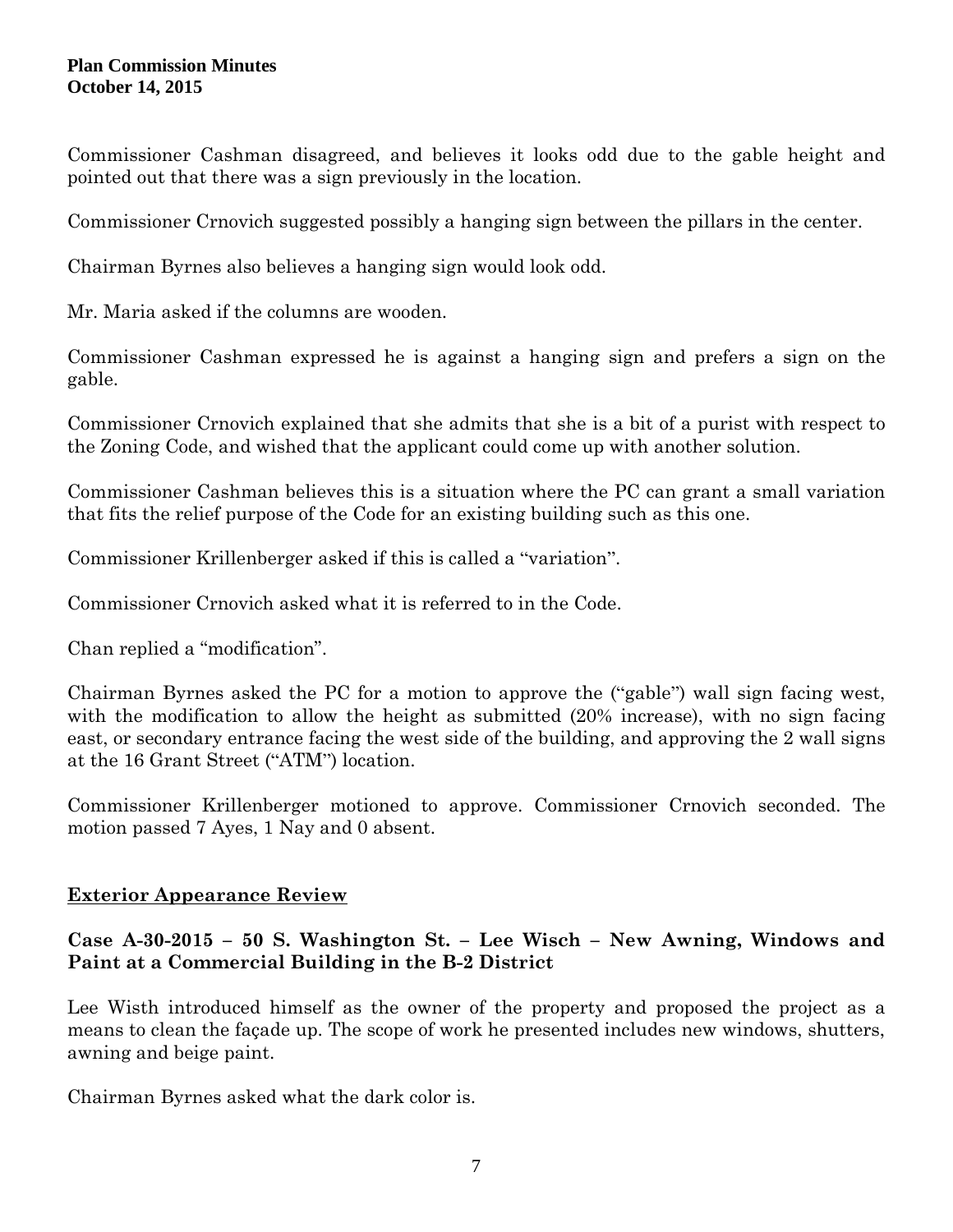Lee Wisth replied black, and further explained that the colors he chose, he believes, looks nice and would be an improvement to the building.

Chairman Byrnes agreed.

Commissioner McMahon concurred and added it is easy on the eyes and truly an improvement.

Commissioner Cashman asked when the building was originally built.

Lee Wisth replied 1978 and mentioned it was one of the first buildings downtown.

Commissioner Cashman complimented Lee on the improvement plans

Chairman Byrnes asked to clarify if this is only up for exterior appearance review with no site plan component.

Chan replied correct.

Chairman Byrnes asked the PC for a motion to approve the exterior plan as submitted.

Commissioner Cashman motioned to approve. Commissioner Crnovich seconded. The motion passed unanimously.

# **Case A-26-2015 – 125 S. Vine Street – Vine Academy – Major Adjustment – Enrollment for up to an additional 130 Students (180 total)**

Chairman Byrnes introduced the next item on the agenda and asked Chan to clarify what the Board has already approved and what the PC is considering.

Chan replied that the Board has already approved the major adjustment for 20 additional students (70 total). The PC is considering the applicant's request for an additional 130 students.

Commissioner Krillenberger asked if the applicant can approach the podium and introduce the request.

While the applicant approached the podium, Chairman Byrnes summarized the application and what the PC will be considering.

Amanda Vogel introduced herself as the director and owner of Vine Academy. She explained that the private school has been slowly growing and been a tenant of Zion Lutheran for the last 3 years. The school started with 11 students and now has around 50 students. She revealed that the school building used to hold a little over 200 students when Zion Lutheran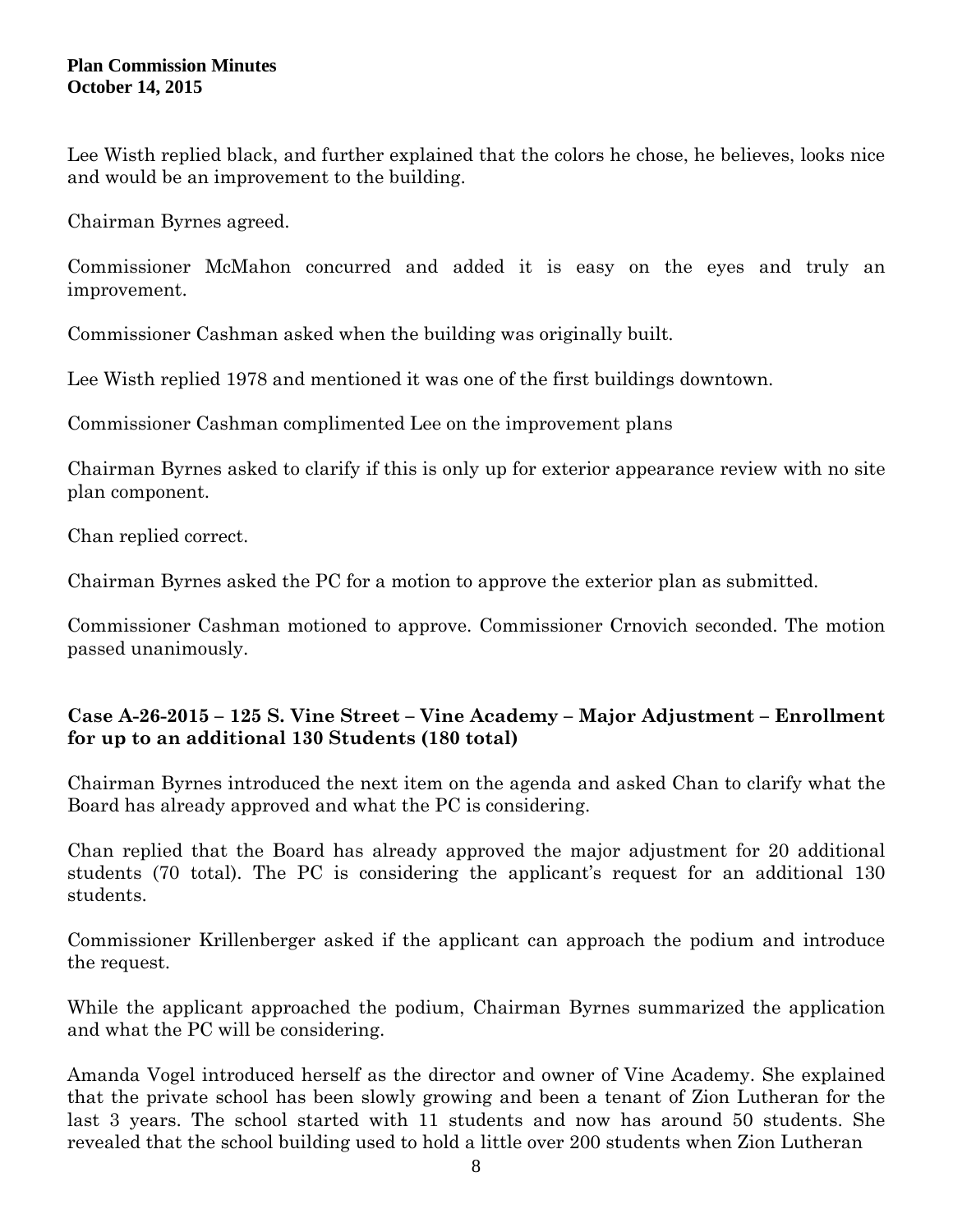utilized it. She explained another purpose of the request is to plan for when the school will potentially outgrow the space. Thus, finding out what is allowed will serve the schools planning process. She wants to remain a small school and does not anticipate the school exceeding 180 students. Ms. Vogel also mentioned that the community has always been welcoming and that she likes Hinsdale.

Commissioner Cashman asked if the school changed its name at some point.

Ms. Vogel replied yes. Nurturing Wisdom Tutoring, she explained was the parent company. However, she mentioned her boss recommended to her being more independent and branching out.

Commissioner McMahon asked which geographical area your students are from.

Ms. Vogel replied 26% are from Hinsdale, and the next largest populations are from Burr Ridge, Oak Brook, Westmont, Clarendon Hills, Western Springs and Westchester. Only about 10 to 15% are from further suburbs. She also explained they are not a therapeutic school or have a high needs population. Therefore, people are not coming from far distances for specific services.

Commissioner Crnovich stated that she asked that question (to staff) and reviewed the breakdowns as: Hinsdale (26%), Western Springs (20%), Burr Ridge (8%), Clarendon Hills (8%), Westmont (6%), Downers Grove (6%), LaGrange (6%), Oakbrook (6%), and other (14%).

Commissioner Krillenberger concluded that the school serves the area, which is great.

Chairman Byrnes asked about traffic and drop off coordination, and referenced the application's staggered plan.

Ms. Vogel explained that there are 4 distinct, grade based programs that already follow staggered pick-up times. She also intends to plan for ways to prevent wrapping around the block as the school grows. Currently, students are dropped off on Second Street but she will have a plan as the school grows.

Chairman Byrnes asked if students are being dropped off coming from Grant Street.

Ms. Vogel replied yes, and parents use a block on Second Street too. She estimates about 35 cars come to pick up the children. A shared bus was also referenced, and it takes away from the aforementioned 35 car figure. She explained that there is no spill over and no guidance needed during the transportation period.

Commissioner Cashman asked if the current school year is already at 70 since it was approved for 70 students.

Ms. Vogel replied no, we are right over 50 students. However, we continue to enroll students throughout the year.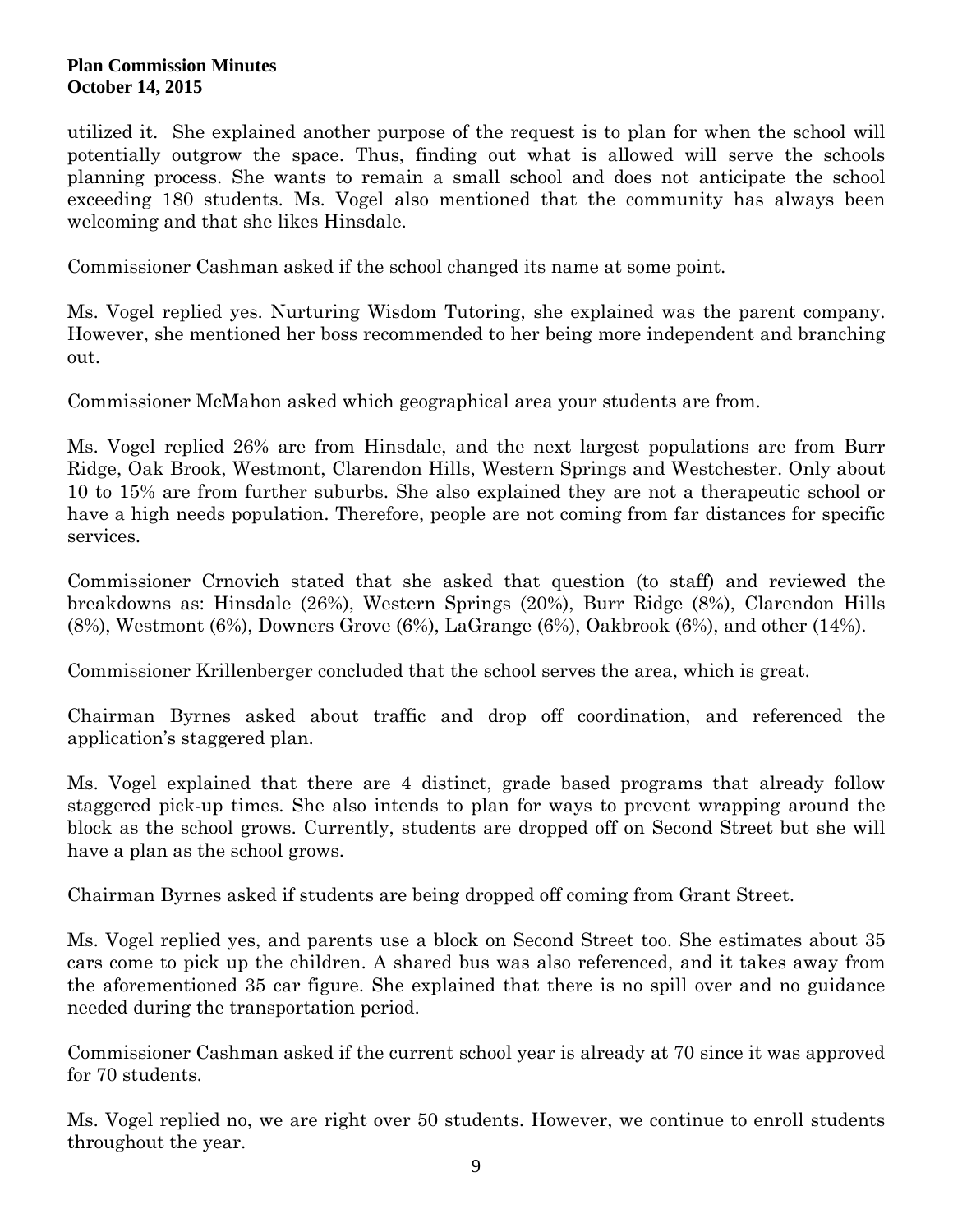Commissioner Cashman asked when she believes the school will surpass the 70 student mark.

Ms. Vogel explained that she doesn't know if they would reach that figure this year. However, that means they should be OK for the current school year. She mentioned again that she does not want the school to grow as fast as it has recently. And given the current staff, she would not exceed more than 70 students.

Commissioner Cashman asked what the issue would be if she were to come back next July after experiencing the logistics of 70 students. The reason for the question is due to concerns by some residents; it has nothing to do with the school, and more about traffic and parking in the neighborhood. He also believes parents, traffic and plans do not necessarily always work as expected. He also pointed out that there is no traffic study in the application.

Ms. Vogel replied the school at full capacity, with over 200 students, used to be released all at the same time. However, she's OK with reapplying next year. She also reiterated, that part of the application reflects her long term plan for the space.

Chairman Byrnes asked if the old school used to contain more neighborhood kids, and thus have less traffic in the area.

Commissioner Cashman recalled growing up, most of the people he knew were from town. He also reiterated the issue is the potential traffic in the area. A traffic study by an engineer would help his comfort level to consider the full 180 student request. Commissioner Cashman also asked what the issues were by the Board.

Ms. Vogel replied there was some confusion with which body the application should go to. At the meeting, she explained it was a mixture of how major the application appeared to the Board. On the one hand, they were comfortable with 20 additional students. However, the full 180 requested was referred to the PC.

Commissioner Crnovich stated her concern for the full 180 students and potential 30 staff members as too much for the school and neighborhood. She also explained that the area serves as a buffer zone between the business and residential districts. Commissioner Crnovich also referenced the high number of applications in the buffer zone the PC reviews. She'd also like to know who the other tenants are at the school.

Ms. Vogel replied staff should have emailed that to you, and asked if she received it.

Commissioner Crnovich said yes.

Commissioner Cashman asked if the tutoring school is still operating.

Ms. Vogel responded yes, and they occupy one room. And over time she explained, the church would like the school to take over the building. Ms. Vogel also explained the gym is rented out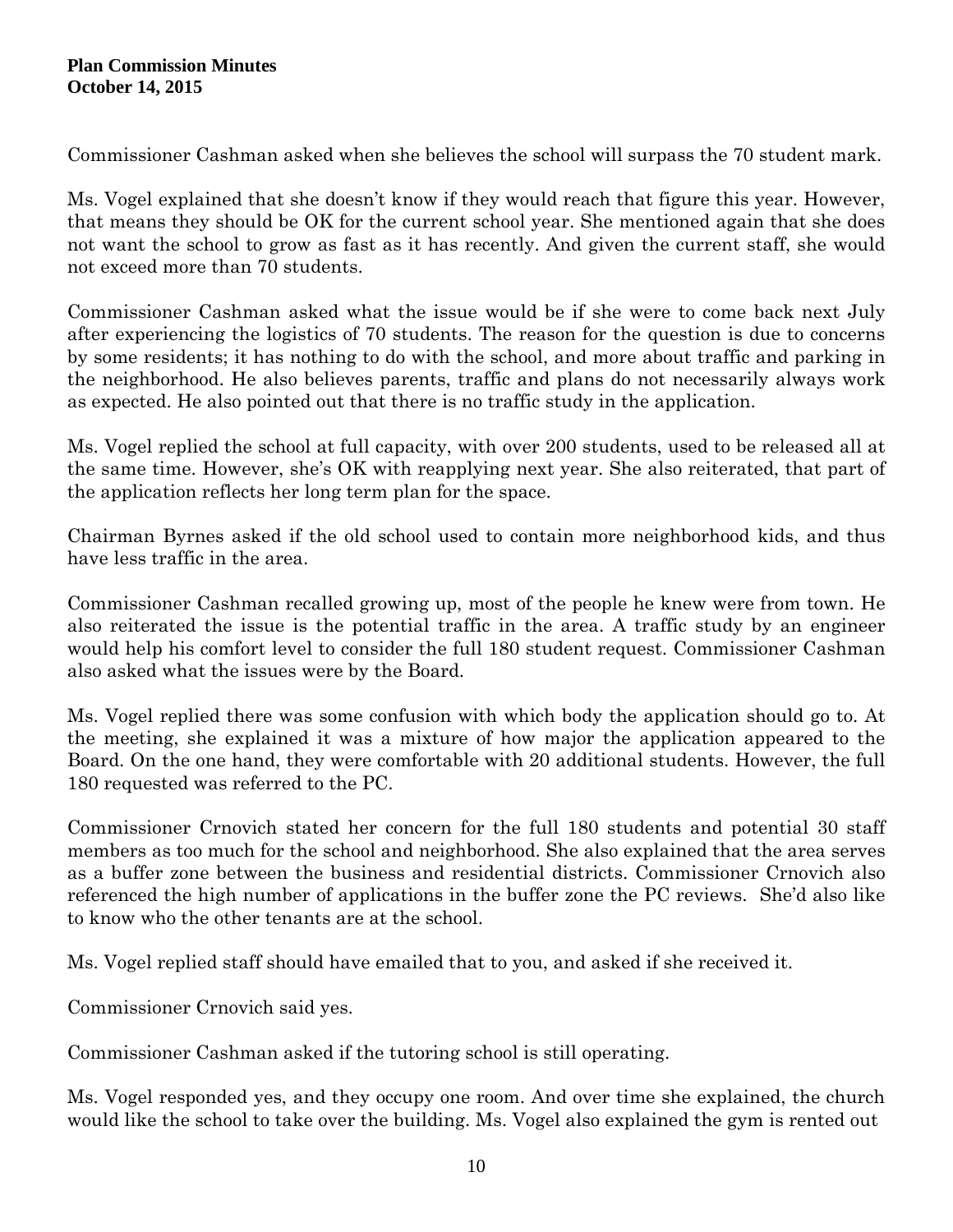by another group during after school hours and a private tutor also uses a room. Eventually, once the entire school is Vine Academy's, the plan is to invest in the building.

Commissioner Crnovich reiterated that she likes the idea of a school in the building. However, again, she believes the school would be too large for the building. The planned development, is so built up and features very little open space. The buffer zone was mentioned again, and offers little relief between the residential district and business district. She explained that she'd like to protect the residents' property value. Lastly, she believes the school is trying to grow too fast and 200 students is too much.

Ms. Vogel replied that she does not want to grow over 180 students in that building. Moreover, she does not believe it fits the building, and again, is not requesting over 180.

Commissioner Crnovich explained even if you stagger the drop off times, you are still nevertheless dealing with 60 cars, and that will be a problem.

Commissioner Cashman likes the idea of growing into the space. He also reflected that 180 is considered a small school. In addition, he likes the services it provides for the community.

Commissioner Crnovich reiterated her concerns for the neighborhood and the potential traffic and parking by the proposed amount of students. To wrap up, she believes, as the PC, it should look out for the residents in the area.

Chairman Byrnes stated that he likes Commissioner Cashman's suggestion for a two-step process. He also mentioned he'd hate to propose the expense of a traffic study for the applicant.

Commissioner Crnovich added that traffic studies aren't always accurate.

Commissioner Cashman commented that's why a growth period to next July to see the results would be more meaningful.

Ms. Vogel explained again that her staff number is set, so she would not want the school to grow any faster.

Commissioner Cashman replied that's good because we have a couple of concerned neighbors who'd prefer the school to grow organically. With a more gradual approach, he believes the neighbors will eventually warm up to the higher number of students. But at this time, he is not comfortable with recommending the full 180 student figure.

Commissioner Crnovich added she doesn't believe she ever will. The reason being other schools have more open and green space.

Commissioner Krillenberger expressed, on the other hand, the neighbors moved into an area with an existing school. And to that end, would love to see the school flourish, for the reasons Commissioner Cashman mentioned earlier.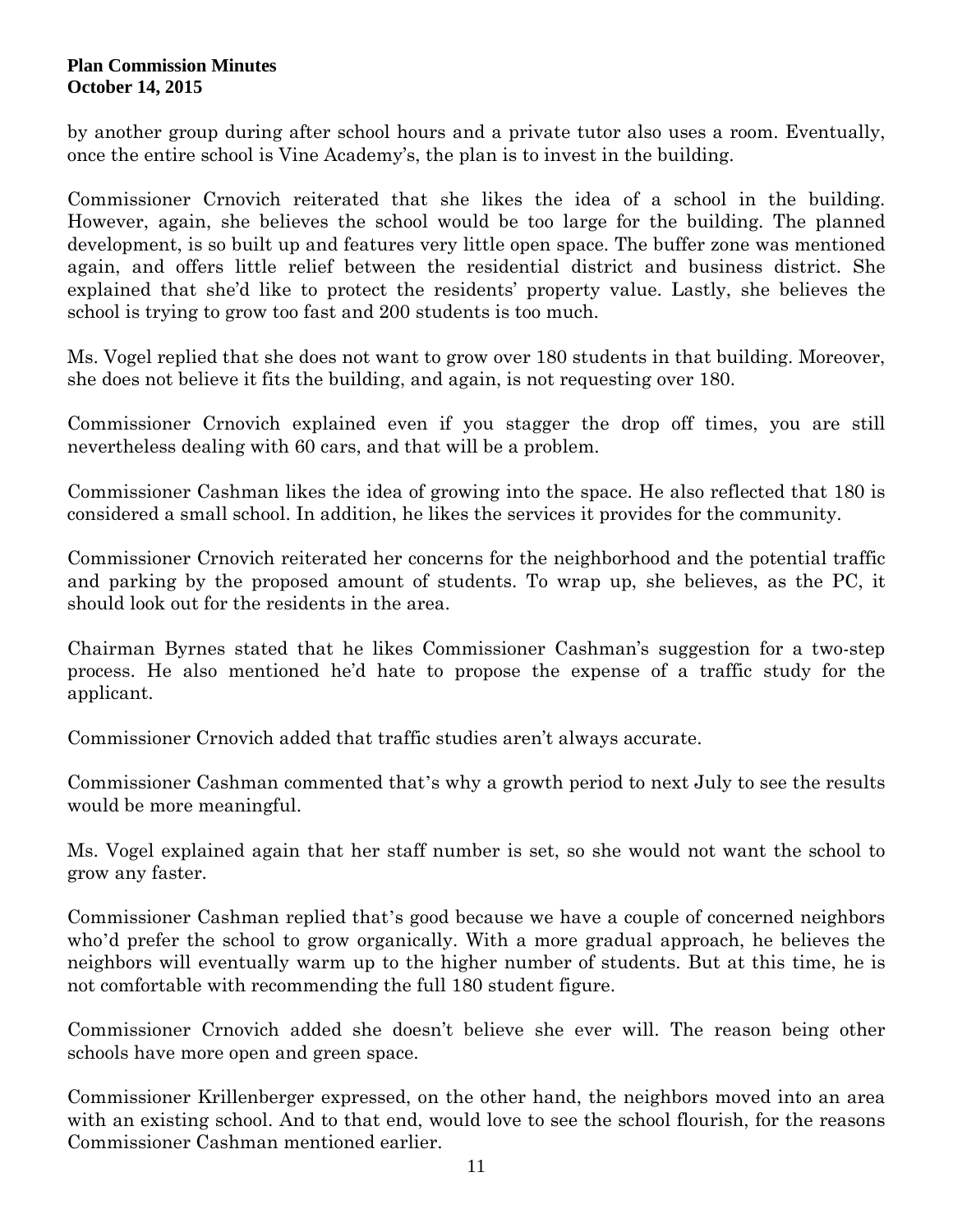Commissioner Crnovich reminded everyone, that it is still a for profit business. She also referenced the standards for special use permits in Zoning Code section 11-602.

Commissioner Krillenberger asked what it says in the code.

Commissioner Crnovich read section 11-602(E)- (1) parts (b), (c), (e), and (3)(a); and she concluded we must review the project as a whole, protect the residential community and consider the buffer zone.

Commissioner Krillenberger explained but we must also consider the educational and diversity of educational opportunities that are offered here.

Commissioner Cashman agreed, and stated it would better the educational system here. However, the location of the school is the primary concern.

Chairman Byrnes asked what if we met half way to the proposed 180 students.

Commissioner Fiascone mentioned Union Preschool for example, is well over 150 students, grew organically and was able to control their parking and drop off issues. She dislikes potentially hindering the schools growth. However, she would like to see a long term parking lease.

Ms. Vogel concurred, and wants the teachers to know they have parking available for them. This is something she aims to put in the annual parking lease.

Commissioner Fiascone also expressed the need for a detailed drop off and pick up plan, since she is dealing with the same issues despite a plan in place at another school.

Ms. Vogel reviewed that letters were sent out by Chan, on the school's behalf for the public hearings. She was pleased to hear no complaints about the proposal or anyone showing up at the meeting.

Commissioner Cashman explained there were concerns by residents who could not attend the meetings. The letters supported slower growth, versus against the use in general.

Commissioner Fiascone stated that she's been inside the school and feels 180 isn't a reach for the building.

Ms. Vogel replied that she doesn't know if she'd want over 120 students, and is still configuring class sizes.

Commissioner Fiascone expressed that she understands the importance to plan for the growth of the school. In unfortunate cases, some schools fail due to low attendance.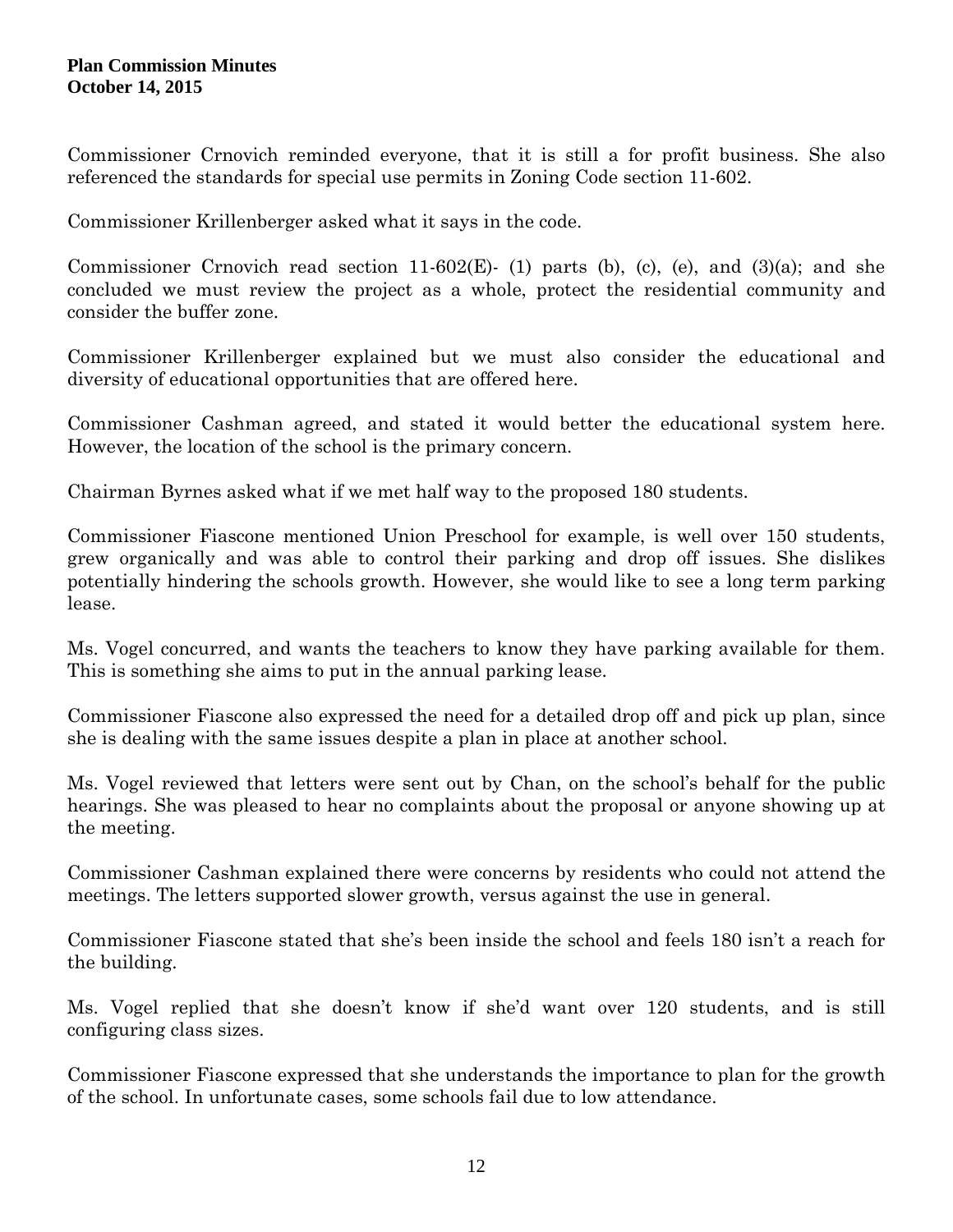Ms. Vogel explained last year, the school was around 30 to 32 students. This year, the school year began around 50 students.

Commissioner Cashman asked if she could get through an additional school year if the PC considered an additional 20 students (over the approved 20 additional by the Board).

Ms. Vogel expressed support for that.

Commissioner Cashman explained this would allow you to gradually grow and continue to be successful; and get a feel for 2 years of experience with the additional parking and traffic.

Commissioner Krillenberger asked if the PC can recommend this.

Chairman Byrnes explained the PC can decide on an interim number, and as an advisory committee, makes a recommendation to the Board of Trustees.

Commissioner Crnovich stated that she would like to stay at the 70 student mark, and in the meantime, ask the applicant to talk to the neighbors. Thereafter, come back with a growth and parking plan.

Commissioner Cashman asked the PC for their comfort level for 40 additional students (90 students total). This figure, would allow the school to grow incrementally for 2 years.

Commissioner Krillenberger asked the church staff, which may be neighbors themselves, for any comments.

A representative from the church property board, Keith Larson expressed support for the application. He also expressed support for a single tenant rather than multiple tenants in the building.

Commissioner Krillenberger asked if he has received any feedback from the residents.

Mr. Larson replied no.

Commissioner Crnovich recommended having church enrollment figures ready for the Board meeting. And reiterated that as Plan Commissioners, it is our job to follow the Zoning Code, versus whether or not we like something. Thus, she urged everyone to read the section on special use permits (11-602).

Commissioner Cashman mentioned hosting neighborhood meetings half way through the school year to discuss potential issues and what's worked, should they surpass the 90 total students.

Chairman Byrnes asked how many students the Board approved.

Commissioner Cashman replied 70 students.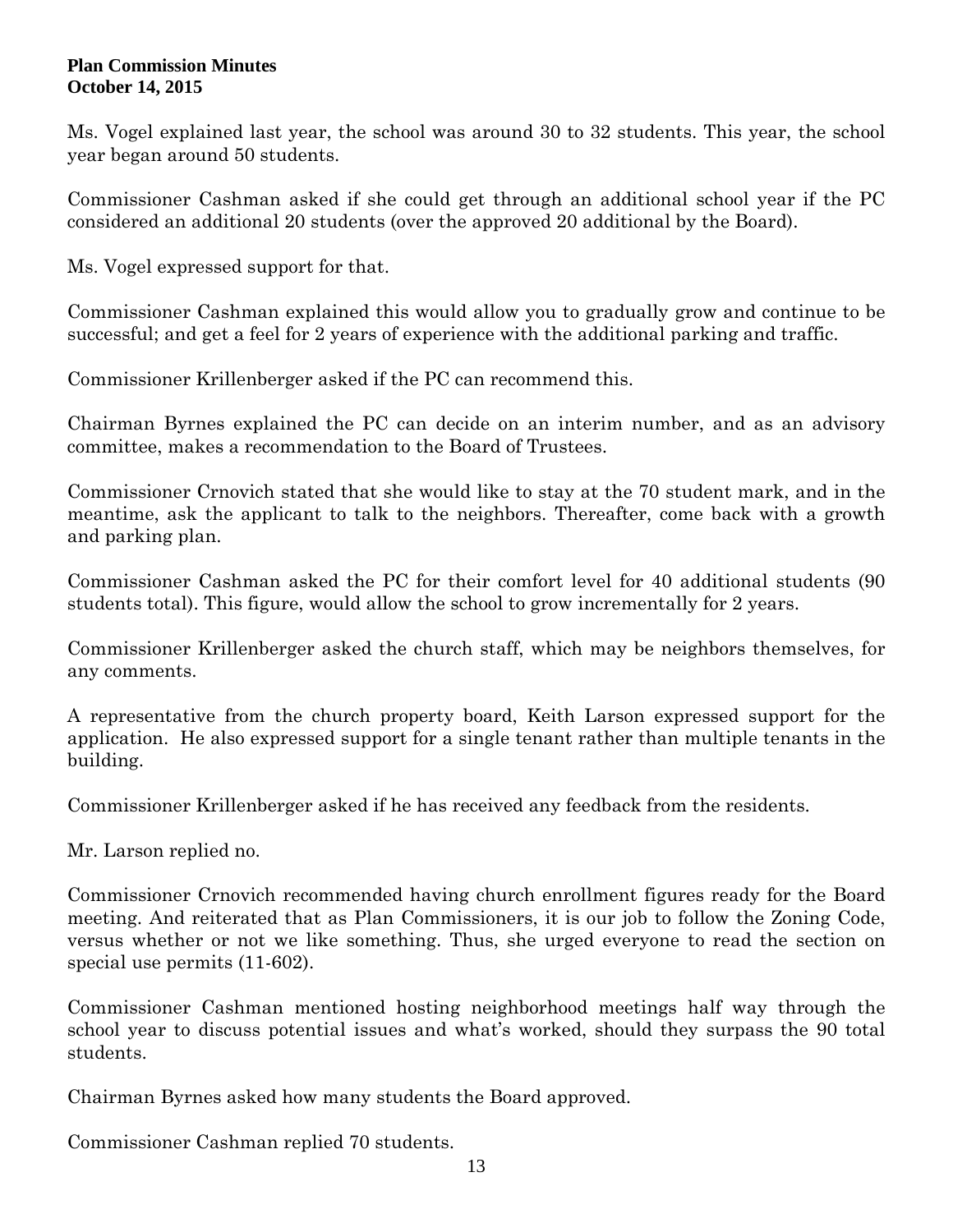Commissioner Crnovich reflected that she likes 70 because that's the number the Board came up with.

Commissioner Krillenberger commented that's as arbitrary as anything.

Commissioner Cashman reiterated 90 students, to allow the potential for progressive growth.

Several other Commissioners concurred with the 90 figure.

Ms. Vogel explained this would allow for an additional classroom at the start of next school year.

Commissioner Cashman continued, and that you would not need to reapply for relief next year. He asked how many students there was initially.

Ms. Vogel responded 11 students, and reflected that these types of schools typically start out at 2 to 4 kids. She added Nurturing Wisdom has been in the community for 10 years. She continues to be the vice president of Nurturing Wisdom, and they chose Hinsdale because of the support shown by the families here.

Commissioner Cashman asked how the school grows.

Ms. Vogel responded, word of mouth. That's the only thing that appears to work she explained.

Commissioner Ryan supports the additional 20 students over the approved 70 because it allows the school to plan in advance. She expressed concern if the school were to fail and vacated the building. A middle ground at 90 is a number she supports.

Commissioner Crnovich and Commissioner Cashman reiterated hosting a neighborhood meeting for feedback to address any potential concerns.

Chairman Byrnes asked the PC for number they are comfortable with.

The PC showed general support for 90 students.

Chairman Byrnes asked for a motion to approve the special use major adjustment for an additional 40 to allow a maximum of 90 students.

Commissioner Cashman motioned to approve. Commissioner Krillenberger seconded. The motion passed unanimously.

The meeting was adjourned after a motion was made by Commissioner Krillenberger and seconded by Commissioner Cashman at 8:38 p.m.